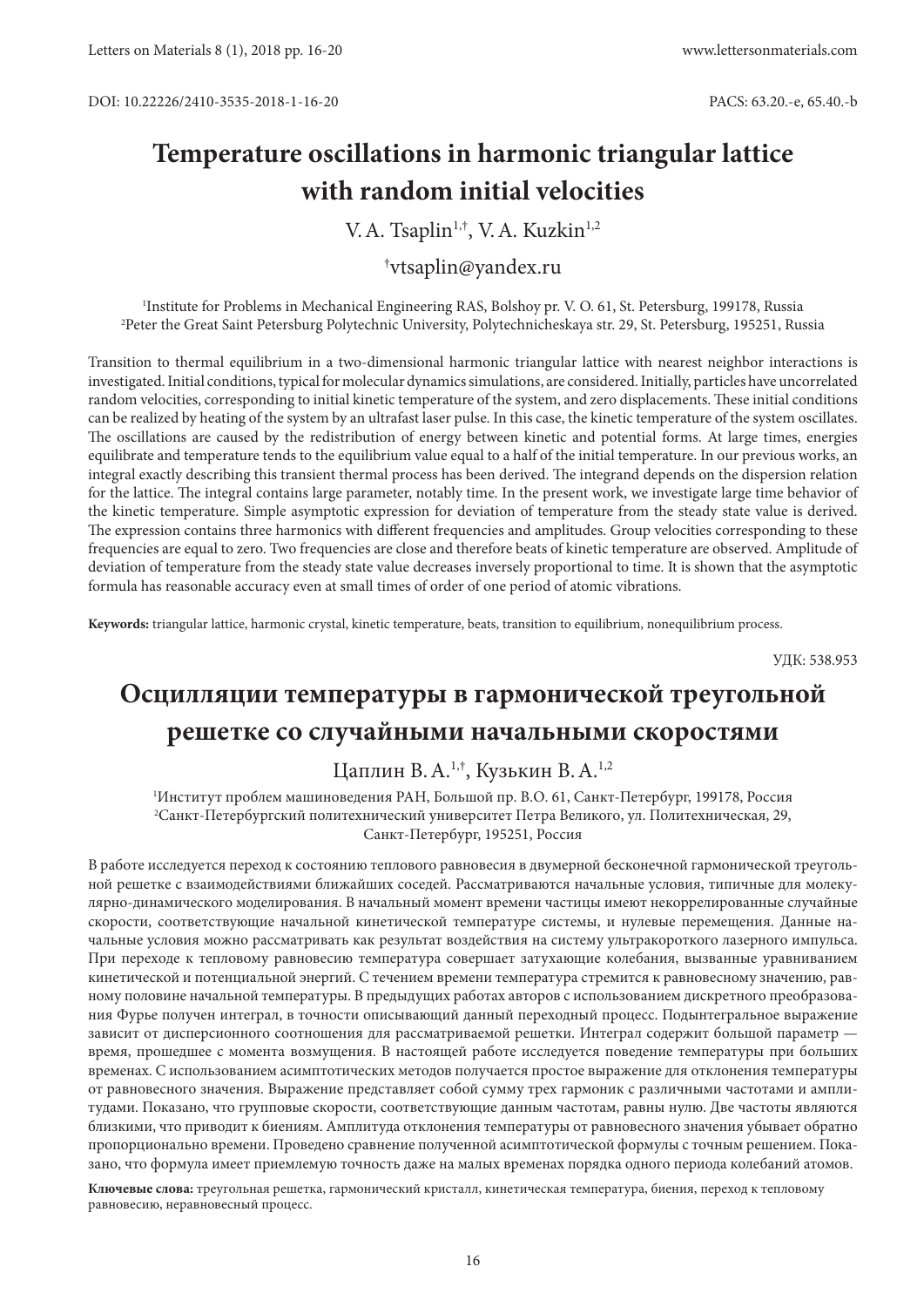### **1. Introduction**

Analytical description of nonequilibrium thermal processes in crystals is a long-standing problem in mechanics and physics of solids [1,2]. An example of such process is a transition of a system from nonequilibrium state towards thermal equilibrium. An initial nonequilibrium state can be caused, for example, by an ultra short laser pulse  $[3 - 7]$  or by propagation of shock waves [8,9]. In these cases, energy is unequally distributed among degrees of freedom and the kinetic temperature can demonstrate tensor properties [8,9]. After the end of nonequilibrium process, material relaxes towards thermal equilibrium. Kinetic and potential energies tend to equilibrium values.

Similar phenomenon is observed in the beginning of molecular dynamics simulations at finite temperatures [10]. In a typical simulation, particles have random initial velocities and they are located at equilibrium positions. Then initially, total and kinetic energies of the system are equal. In the beginning of simulation, kinetic and potential energies oscillate in time and tend to the equilibrium values. The kinetic temperature, proportional to kinetic energy, also oscillates. In the present paper, we investigate this strongly nonequilibrium process. Note that the process does not depend on the initial distribution function for velocities. Behavior of the distribution function and its convergence to normal distribution is discussed in papers [11,12].

In harmonic crystals, transition to thermal equilibrium can be described analytically. In papers [13,14], the transition was investigated in harmonic one-dimensional chain. It has been shown that oscillations of kinetic temperature in a chain with random initial velocities and zero initial displacements is described by the Bessel function. In paper [15], similar problem was solved for one-dimensional chain with harmonic on-site potential. In papers [16,17] the results were generalized for the multidimensional case. In particular, an exact formula describing oscillations of kinetic temperature in harmonic triangular lattice has been derived.

In the present paper, we continue the analysis started in papers [16,17]. In-plane motions of harmonic triangular lattice with nearest-neighbor interactions are considered. Initially particles have uncorrelated random velocities, corresponding to initial kinetic temperature of the system, and zero displacements. An integral exactly describing oscillation of temperature in this system has been derived in paper [16]. In the present paper, we consider long-time asymptotic behavior of this integral. It allows, in particular, to calculate characteristic frequencies of temperature oscillations and to explain physical meaning of these frequencies.

#### **2. Oscillations of kinetic temperature: an exact solution**

In the present section, we recall the derivation of the exact expression describing oscillations of kinetic temperature in a uniformly heated harmonic triangular lattice [16].

Particles in the lattice are numbered by indices *n*, *k* so that their radius vectors  $r_{n,k}$  have form [18,19]

$$
r_{n,k} = a(ne_1 + ke_2), e_3 = e_1 + e_2,
$$

where *a* is an equilibrium distance between the particles; basis unit vectors of the lattice  $e_1$ ,  $e_2$  are shown in Fig. 1. Each particle interacts with six nearest neighbors via harmonic forces (see Fig. 1). Anharmonicity of interactions is neglected. Anharmonic effects in triangular lattice are considered, for example, in papers [16, 20–22].

Equations of motion of the particles have form

$$
\ddot{u}_{n,k} = \omega_*^2 \Big( e_1 e_1 \cdot \Big( u_{n+1,k} - 2u_{n,k} + u_{n-1,k} \Big) +
$$
  
+  $e_2 e_2 \cdot \Big( u_{n,k+1} - 2u_{n,k} + u_{n,k-1} \Big) +$   
+  $e_3 e_3 \cdot \Big( u_{n+1,k+1} - 2u_{n,k} + u_{n-1,k-1} \Big) \Big),$  (1)

where,  $\omega_* = \sqrt{c/m}$ , *c* is bond stiffness, *m* is particle mass.

Initial velocities of the particles correspond to initial kinetic temperature of the system. Spatial distribution of temperature in the lattice is uniform (all particles have the same temperature). The velocities are independent random vectors with zero mean and equal variances. Initial displacements are equal to zero. In this case, initial kinetic energy is equal to the total energy of the system. Potential energy is equal to zero. In papers [16, 17] it is shown that the difference between kinetic and potential energies (Lagrangian) oscillates in time. It tends to zero as time tends to infinity, i.e. kinetic and potential energies equilibrate as predicted by the Virial theorem. The oscillations of the Lagrangian are described by the differential-difference equation similar to equation (1). The equation for Lagrangian is solved using the discrete Fourier transform. The exact solution allows to calculate the deviation *δT* of kinetic temperature from the steady state value:

$$
\delta T = T - \frac{T_0}{2} = \frac{T_0}{4\pi^2} (I_1 + I_2),
$$
  
\n
$$
I_j = \int_0^{\pi} \cos(\omega_j(p, s)\tau) dp ds, \quad \tau = 2\sqrt{2}\omega_* t,
$$
\n(2)

where  $T_0$  is the initial kinetic temperature of the crystal; *τ* is dimensionless time;  $\omega_1$ ,  $\omega_2$  are branches of the dispersion relation for the triangular lattice defined as non-negative solutions of equation

$$
\omega_j^4 - 2B\omega_j^2 + C = 0, \quad B = \sin^2 p + \sin^2 s + \sin^2 (p + s),
$$
  

$$
C = 3\Big[\sin^2 (p + s)\Big(\sin^2 p + \sin^2 s\Big) + \sin^2 p \cdot \sin^2 s\Big].
$$
 (3)

Parameters  $p$ , *s* are components of the wave-vector  $pe^1 + se^2$ , where  $\mathbf{e}^i$  are vectors of the reciprocal basis  $\mathbf{e}^i$  ( $\mathbf{e}^i \cdot \mathbf{e}^j = \delta^i$ *i*).

In the following section, we focus on the large-time asymptotic behavior of kinetic temperature. Asymptotic analysis allows to calculate the decay rate and frequencies of temperature oscillations.



**Fig. 1.** Particle with indices (*n,k*) and its nearest neighbors in triangular lattice.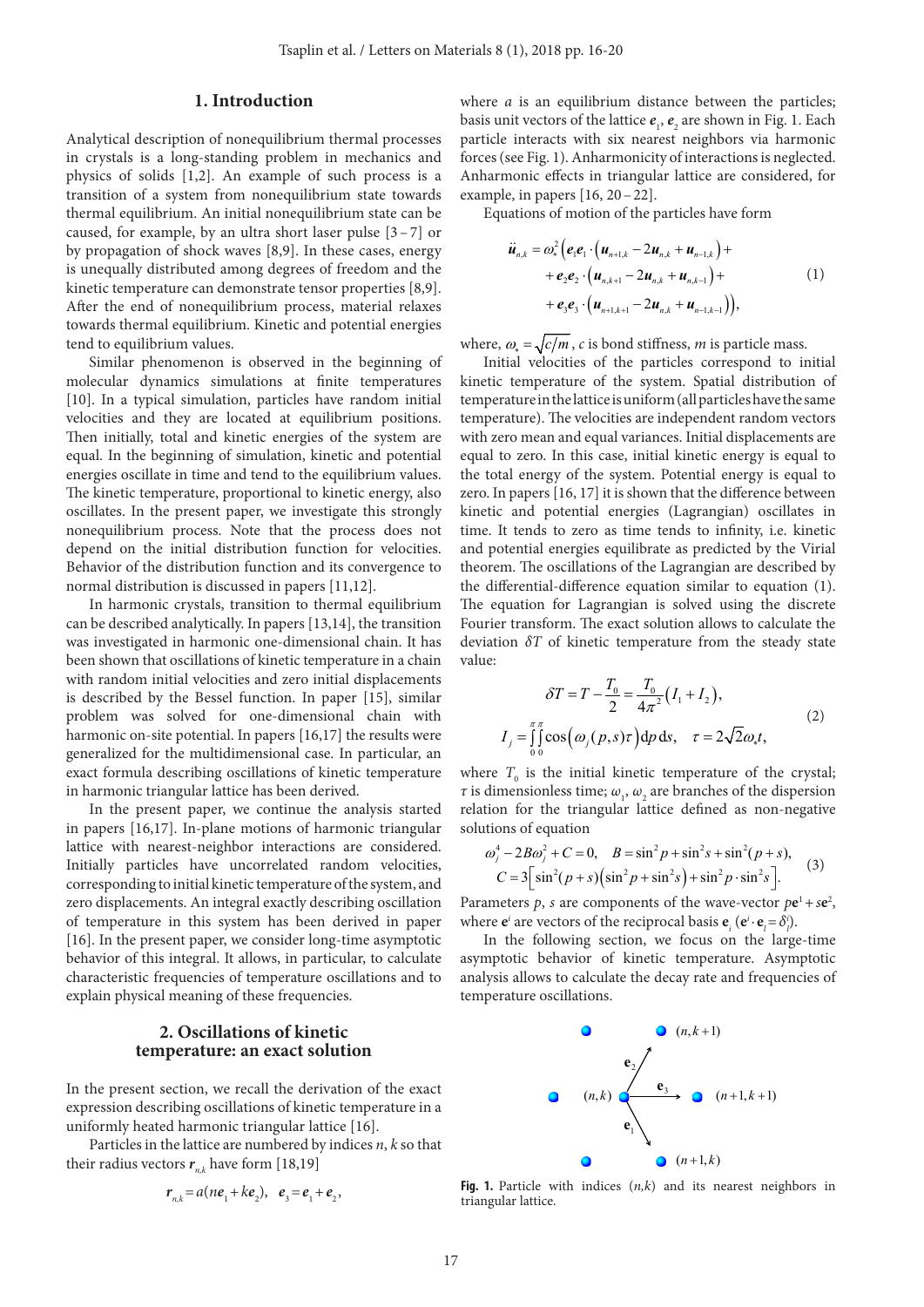#### 3. Large time behavior of kinetic temperature

In the present section, we derive simple formula describing large time behavior of the kinetic temperature using asymptotic methods [23,24].

Consider asymptotic behavior of integrals (2) at large time  $(\tau \rightarrow \infty)$ . We reduce the integration domain using symmetry of functions  $\omega_i(p,s)$ . In particular, the functions satisfy the condition  $\omega_{i}(p, s) = \omega_{i}(s, p)$ . Using this and other symmetry conditions, we show that integrals over 12 minimal triangles in Fig. 2 are equal. Therefore integrals  $I_i$  take the form

$$
I_j = 12 \iint\limits_{ABC} \cos(\omega_j(p,s)\tau) dp ds.
$$
 (4)

We change variables p, s to  $\omega_1$ ,  $\omega_2$  in integral (4). Then the triangle ABC is mapped on the curvilinear triangle  $O_1O_2O_3$ (see Fig. 2).

Using equations  $(3)$  and  $(A2)$ , we obtain the following expressions for boundaries of the integration domain (sides of the curvilinear triangle  $O_1O_2O_3$ :

$$
AB \leftrightarrow O_1O_2: \quad \omega_1 = \omega_2\sqrt{3 - \frac{8}{9}\omega_2^2}, \quad 0 \le \omega_2 \le \frac{3}{2},
$$
  

$$
BC \leftrightarrow O_2O_3: \quad \omega_2 = \omega_1\sqrt{3 - \frac{8}{9}\omega_1^2}, \quad \frac{3}{2} \le \omega_1 \le \sqrt{3}, \quad (5)
$$
  

$$
AC \leftrightarrow O_1O: \quad \omega_1 = \frac{\omega_1}{2} \qquad 0 \le \omega_1 \le \sqrt{3}
$$

 $AC \leftrightarrow O_1O_3$ :  $\omega_2 = \frac{1}{\sqrt{3}}$ To calculate Jacobian *J* of the transformation *p*, *s* to  $\omega_1$ ,  $\omega_2$ ,

we make two consecutive changes of variables  $p$ , s to B, C and B, C to  $\omega_1$ ,  $\omega_2$ . Corresponding Jacobians are calculated using formula (3)

Note that B, C and  $\omega_1$ ,  $\omega_2$  are related via formula (3) and Vieta's theorem. Then the resulting Jacobian J is calculated as

$$
J(\omega_1, \omega_2) = \begin{vmatrix} \frac{\partial p}{\partial \omega_1} & \frac{\partial s}{\partial \omega_1} \\ \frac{\partial p}{\partial \omega_2} & \frac{\partial s}{\partial \omega_2} \end{vmatrix} = |J_1| J_2.
$$

Jacobian  $J$  is finite and it is not equal to zero inside the integration domain in formula (2). Therefore there is a unique correspondence between p, s and  $\omega_1$ ,  $\omega_2$ .

Changing variables in integral (4) yields

$$
I_j = 12 \iint\limits_{Q_1 Q_2 Q_3} J(\omega_1, \omega_2) \cos(\omega_j \tau) d\omega_1 d\omega_2.
$$
 (6)

Note that components of the inverse Jacobian are equal to components of the group velocities.



After minor algebra in formula (6), we obtain the Fouriertype integrals:

$$
I_{1} = \int_{0}^{\sqrt{3}} f_{1}(\omega_{1}) \cos(\omega_{1} \tau) d\omega_{1},
$$
  
\n
$$
I_{2} = \int_{0}^{3/2} f_{2}(\omega_{2}) \cos(\omega_{2} \tau) d\omega_{2},
$$
  
\n
$$
f_{1}(\omega_{1}) = 12 \int_{\lambda_{2}(\omega_{1})} J(\omega_{1}, \omega_{2}) d\omega_{2},
$$
  
\n
$$
f_{2}(\omega_{2}) = 12 \int_{\lambda_{1}(\omega_{2})} J(\omega_{1}, \omega_{2}) d\omega_{1},
$$
\n(7)

where  $\lambda_2(\omega_1)$ ,  $\lambda_1(\omega_2)$  are integration domains determined by formulas (5).

In the appendix, it is shown that asymptotic behavior of integrals  $I_i$  depends on the values of functions  $f_i$  on the boundaries of the integration domain and on singularities of these functions (see formula  $(A7)$ ). It can be shown that functions  $f(x)$ , defined by equations (7), are regular inside the integration domains (0;  $\sqrt{3}$ ) and (0; 3/2), except for points  $O_1(0,0)$ ,  $O_2(3/2,3/2)$ ,  $O_3(\sqrt{3},1)$ ,  $O_4(9/(4\sqrt{2}),3\sqrt{3}/4)$  (see Fig. 2). Points  $O_1$  and  $O_2$  do not contribute to asymptotics of integrals *I<sub>i</sub>*. The contribution is zero because  $f_i(0) = 0$  at the beginning of the integration interval and  $f_2(3/2) = 0$  at the end of the integration interval.

Functions  $f_1, f_2$ , have logarithmic singularities at the points  $9/(4\sqrt{2})$  and 1 respectively. Using formulas (7), we show that in the vicinity of these points

$$
f_1 \approx -8\sqrt{\frac{6}{7}} \ln |\omega_1 - \frac{9}{4\sqrt{2}}|, \quad f_2 \approx \frac{12}{\sqrt{7}} \ln |\omega_2 - 1|.
$$
 (8)

Contribution of singular points to the asymptotics is proportional to coefficients  $L_1 = -8\sqrt{6}/7$ ,  $L_2 = 12/\sqrt{7}$  (see formula (A7)). Another contribution to asymptotics of the integral  $I_1$  is from the value of function  $f_1$  at the boundary point  $\omega = \sqrt{3}$ . It is shown that

$$
\lim_{\omega_1 \to \sqrt{3}-0} f_1(\omega_1) = 4\sqrt{3}\pi. \tag{9}
$$

Derivation of formulas  $(8)$  and  $(9)$  is given in paper  $[25]$ . Summing contributions of all special points yields:

$$
I_1 \approx \frac{4\sqrt{3}\pi}{\tau} \left[ 2\sqrt{\frac{2}{7}} \cos\left(\frac{9}{4\sqrt{2}}\tau\right) + \sin\left(\sqrt{3}\tau\right) \right],
$$
  

$$
I_2 \approx \frac{12\pi}{\sqrt{7}} \frac{\cos\tau}{\tau}.
$$
 (10)

Substituting formula (10) into formula (2), we obtain the asymptotic expression describing large time behavior of the kinetic temperature:



**Fig. 2.** Integration domain in variables  $\tilde{p} = \sqrt{3} (p+s)/2$ ,  $\tilde{s} = (s-p)/2$  (left). Integration region in the variables  $\omega$ ,  $\omega$ , (right).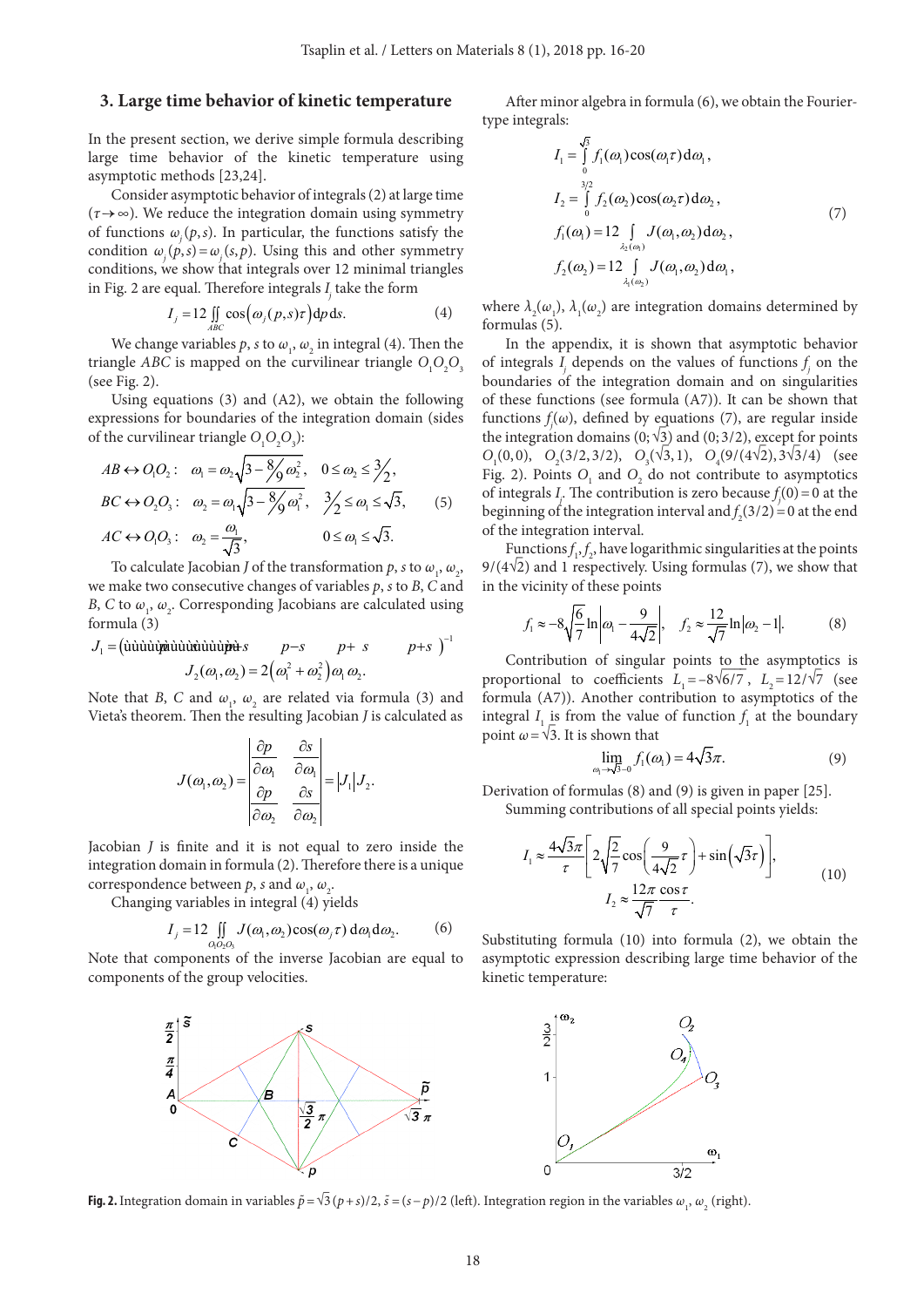$$
\delta T \approx \frac{T_0}{2\sqrt{2\pi\omega_s t}} \left[ 2\sqrt{\frac{6}{7}} \cos\left(\frac{9}{2}\omega_s t\right) + \frac{3}{\sqrt{7}} \cos\left(2\sqrt{2}\omega_s t\right) + \frac{3}{\sqrt{7}} \cos\left(2\sqrt{2}\omega_s t\right) \right].
$$
\n(11)

Formula (11) describes the deviation of temperature from the steady-state value. It shows that the deviation decays inversely proportional to time. Oscillations of temperature have three main frequencies

$$
\Omega_1 = \frac{9}{2}\omega_*, \quad \Omega_2 = 2\sqrt{6}\omega_*, \quad \Omega_3 = 2\sqrt{2}\omega_*.\tag{12}
$$

These frequencies correspond to three special points of integrals *I<sub>j</sub>*. Note that frequencies  $Ω_1$  and  $Ω_2$  are close. Therefore beats of kinetic temperature are observed.

We show using formulas (3) that group velocities corresponding to frequencies (12) are equal to zero:

$$
\left.\frac{\partial \omega_{1,2}}{\partial p}\right|_{O_3} = \left.\frac{\partial \omega_{1,2}}{\partial s}\right|_{O_3} = \left.\frac{\partial \omega_1}{\partial p}\right|_{O_4} = \left.\frac{\partial \omega_1}{\partial s}\right|_{O_4} = 0.
$$

Note that the same fact is observed in one-dimensional chain with harmonic on-site potential [15].

Comparison of the exact expression (7) for *δT* with asymptotic formula (11) is shown in Fig. 3. For *t*>2.5*t* \* , where  $t_* = 2\pi/\omega_*$ , the difference between exact and asymptotic formulas is less than 6%.

Thus formula (11) describes oscillations of kinetic temperature even at small times  $t \sim t$ .

### **4. Conclusions**

Oscillations of kinetic temperature in harmonic triangular lattice with random initial velocities and zero initial displacements were considered. Simple asymptotic formula describing large time behavior of these oscillations was derived. Comparison with an exact solution shows that the asymptotic formula has reasonable accuracy even at small times of order of one period of atomic vibrations. It is shown that deviation of kinetic temperature from the steady state value is represented as a sum of three harmonics with different frequencies and amplitudes. The amplitudes are inversely proportional to time. Group velocities corresponding to



**Fig. 3.** Oscillations of kinetic temperature in triangular lattice with random initial velocities and zero initial displacements. Solid line — asymptotic formula (9); dashed line — exact formula (2).

frequencies in asymptotics are equal to zero. The same effect has previously been reported for one-dimensional chain with harmonic on-site potential [15]. Therefore we assume that in harmonic crystals frequencies of oscillations of kinetic temperature correspond to zero group velocities. However this hypothesis is awaiting a rigorous proof.

*Acknowledgements. This work was supported by the Russian Science Foundation (RSCF grant №17‑71‑10213).*

#### **References**

- 1. R.V. Goldshtein and N.F. Morozov, Phys. Mesomech. 10 (5), 17 (2007).
- 2. C.F. Petersen, D.J. Evans, S.R. Williams, J. Chem. Phys. 144, 074107 (2016).
- 3. F. Silva, S.M. Teichmann, S.L. Cousin, M. Hemmer, and J. Biegert, Mater. Commun. 6, 6611 (2015).
- 4. S.I. Ashitkov, P.S. Komarov, M.B. Agranat, G.I. Kanel', and V.E. Fortov, JETP Lett. 98 (3), 384 (2013).
- 5. N.A. Inogamov, Yu.V. Petrov, V.V. Zhakhovsky, V.A. Khokhlov, B.J. Demaske, S.I. Ashitkov, K.V. Khishchenko, K.P. Migdal, M.B. Agranat, S.I. Anisimov, V.E. Fortov, I.I. Oleynik, AIP Conf. Proc. 1464, 593 (2012).
- 6. K.V. Poletkin, G.G. Gurzadyan, J. Shang, and V. Kulish, Appl. Phys. B 107, 137 (2012).
- 7. D.A. Indeitsev, V.N. Naumov, B.N. Semenov, A.K. Belyaev, Z. Angew. Math. Mech. 89, 279 (2009).
- 8. B.L. Holian, W.G. Hoover, B. Moran, and G.K. Straub, Phys.Rev. A, 22, 2798 (1980).
- W.G. Hoover, C.G. Hoover, K.P. Travis, Phys.Rev. Lett. 112, 144504 (2014).
- 10. M.P. Allen, D.J. Tildesley, Computer Simulation of Liquids (Clarendon Press, Oxford, 1987).
- 11. T.V. Dudnikova, A.I. Komech, H. Spohn, J. Math. Phys. 44, 2596 (2003).
- 12. T.V. Dudnikova, A.I. Komech, N.J. Mauser, J. Stat. Phys. 114, 1035 (2004).
- 13. A.M. Krivtsov, Dokl. Phys., 59 (9), 427 (2014).
- 14. A.M. Krivtsov, Dokl. Phys., 60 (9), 407 (2015).
- 15. M.B. Babenkov, A.M. Krivtsov, D.V. Tsvetkov, Phys. Mesomech., 19 (3), 282 (2016).
- 16. V.A. Kuzkin, A.M. Krivtsov, Phys. Solid State, 59 (5), 1051–1062 (2017).
- 17. V.A. Kuzkin, A.M. Krivtsov, Dokl. Phys., 62 (2), 85 (2017).
- 18. V.A. Kuzkin, A.M. Krivtsov, E.A. Podolskaya, M.L. Kachanov, Phil. Mag., 96 (15), 1538–1555 (2016).
- 19. V.A. Tsaplin, V.A. Kuzkin, Letters on Materials, 7(4), 341–344 (2017).
- 20. A.V. Porubov, I.E. Berinskii, Math. Mech. Sol. 21(1) 94, (2016).
- 21. A.A. Kistanov, S.V. Dmitriev, A.P. Chetverikov, M.G. Velarde, Eur. Phys.J. B, 87, 211 (2014).
- 22. E.A. Korznikova, S.Yu. Fomin, E.G. Soboleva, S.V. Dmitriev, JETP Letters, 103 (4), 277, (2016).
- 23. M.V. Fedoryuk, Russian Math. Surv., 6 (1), 65–115 (1971).
- 24. R. Wong, Asymptotic approximations of integrals, Academic Press, (1989).
- 25. V.A. Tsaplin, V.A. Kuzkin, arXiv:1709.04670 (2017).